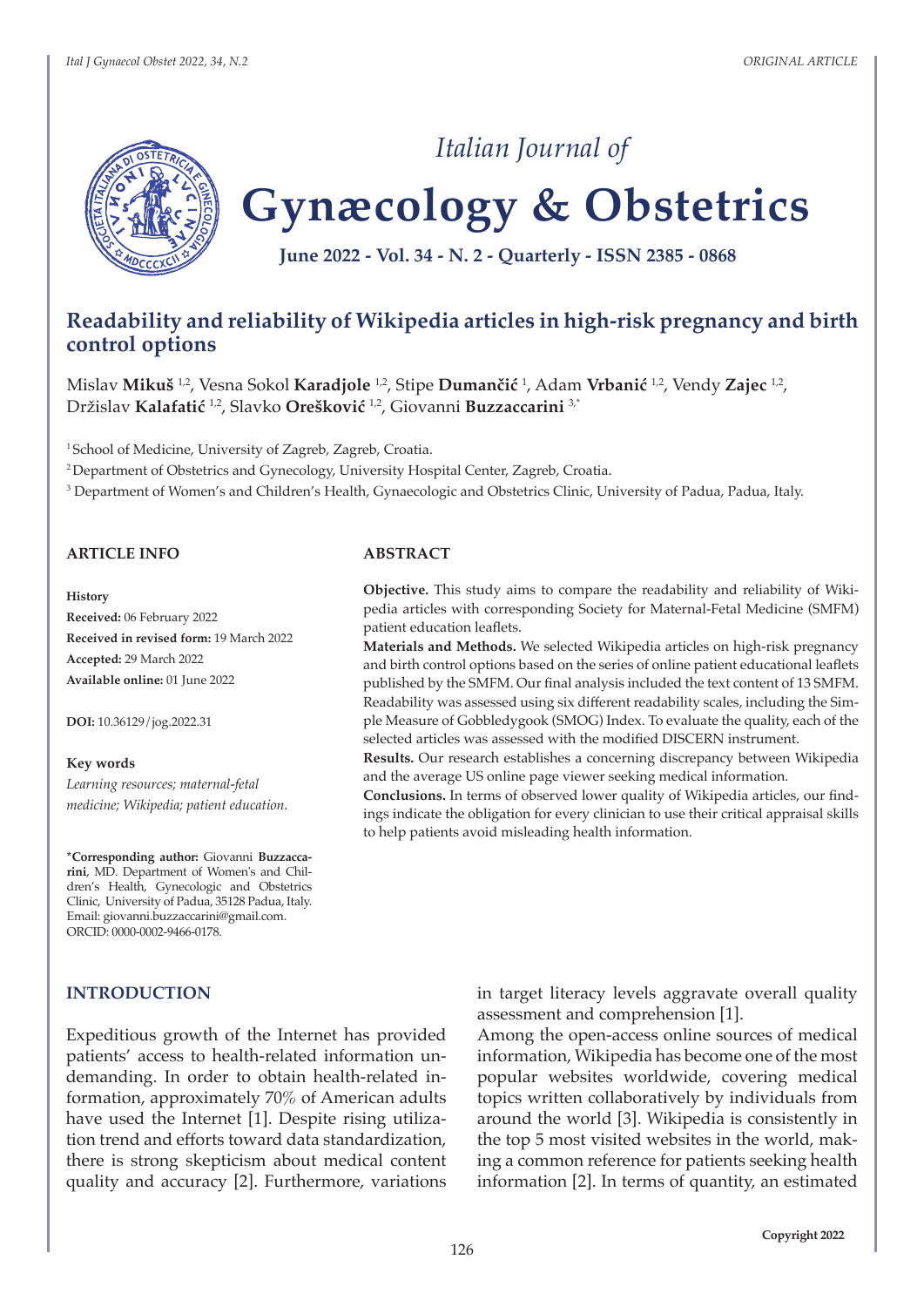6.5 million US patients directly access Wikipedia as their first online medical solution [4]. Even though many patients obtain health-related information from Wikipedia, concerns over content readability, quality and lack of quality-control mechanisms have been implicated in several studies conducted on other medically related content [4-7]. The Society for Maternal-Fetal Medicine (SMFM) have published their own series of patient education leaflets regarding high-risk pregnancy, birth control options and vaccines in pregnancy, many of which have a corresponding Wikipedia article.

Considering the fact that Wikipedia presents influential health information platform, generating over 500 milion visits per month from different users [3], its content analysis and improvement is mandatory. Similar quality and readability analyses of Wikipedia articles have already been conducted in nephrology, neurosurgery, gastroenterology and hepatology, cardiovascular medicine, pelvic floor disorders and Parkinson's disease [5-10]. However, the obstetric field is prone to lots of dangerous conditions such as pre-term birth [11], uterine rupture, infections, cesarean complications [12-16]. Moreover, different gynecological conditions may hamper fertility outcomes and require appropriate counselling [17].

According to the current evidence on the readability of medical Wikipedia articles, we hypothesized that Wikipedia articles on selected maternal-fetal medicine topics are not readable to the average reader. In terms of reliability assessment, we expect that Wikipedia articles might have compromised overall quality. Moreover, we compare the readability and reliability of these articles with corresponding SMFM patient education leaflets.

# **MATERIALS AND METHODS**

This study was conducted during May 2021 in the Department of Obstetrics and Gynecology, University Hospital Center Zagreb, Croatia. An institutional review board approval was not required because this study used publicly available data.

# *Article selection*

We selected Wikipedia articles on high-risk pregnancy and birth control options based on the series of online patient educational leaflets published by the SMFM. In order to accurately compare the readability and reliability of Wikipedia articles to that of the SMFM, we only selected Wikipedia articles that directly corresponded to the SMFM leaflet. Moreover, we searched only the English version of Wikipedia, in order make the proper correlations without language biases. We identified 20 patient educational leaflets on the official SMFM website, divided in two categories: High-Risk Pregnancy and Birth Control. After initial examination of the SMFM official website, we have searched Wikipedia in order to find corresponding articles, resulting in exclusion of 7 articles due to missing data and/or obvious content discrepancy. Thus, our final analysis included the text content of 13 SMFM patient leaflets and corresponding Wikipedia article.

Four independent evaluators were distributed a pdf document version created for the study without source identification in order to ensure that all evaluators were analyzing the same content and to reduce overall bias.

# *Readability assessment and quality evaluation*

Our assessment of the readability of the SMFM patient education leaflets and Wikipedia articles is based on six different readability scale measures generated by an online Readability Test Tool by WebpageFX (WebpageFX Inc., Harrisburg, PA, USA). Titles, subtitles and references were excluded from the analysis, with only body text and bullet point text included. The six readability scales were the Flesch Reading Ease (FRE), Flesch–Kinkaid Grade Level (FKGL), Gunning Fog Score (GFS), Simple Measure of Gobbledygook Index (SMOG), Coleman Liau Index (CLI), and Automated Readability Index (AR). All of the six mentioned readability scales have a close association with an educational level required for text comprehension. For instance, FRE score is calculated according to a total number of syllables, words and sentences included in article. The total score ranges from 0 to 100 with higher scores corresponding to a lower US grade level required for comprehension of the passage [18]. Likewise, SMOG Index calculate the readability based on the total number of sentences and average word length where the total score directly correlates with US grade level [19].

To evaluate the quality, we assessed each of the selected articles using the modified DISCERN in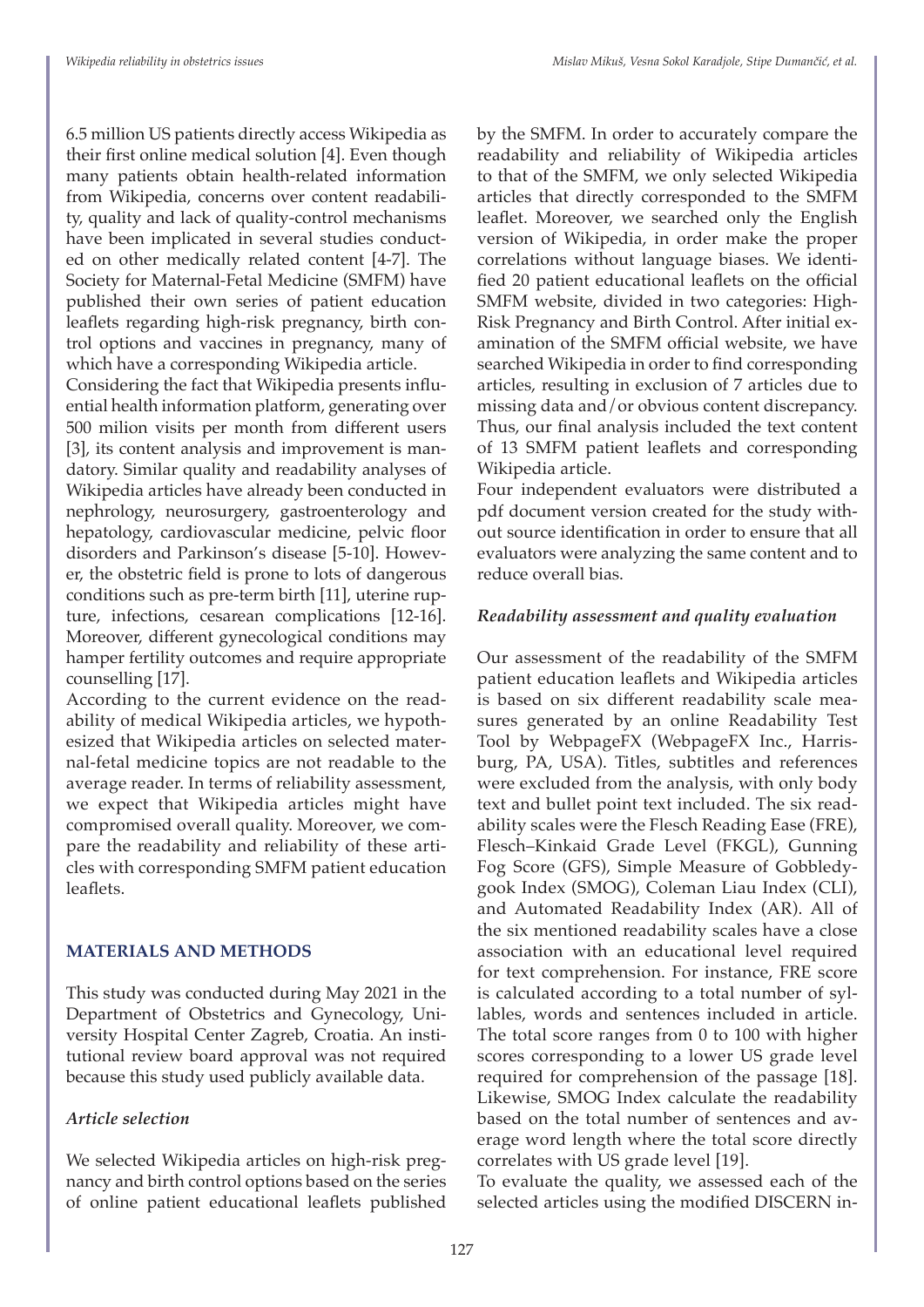strument [20]. It represents short, valid and reliable standardized set of criteria created to assess the quality of health information written for the public, originally developed and validated by public health experts at the University of Oxford [19, 20]. An adjustment of the original version was made in order to allow the presence and quality of visual aids and to properly assess the gaps in knowledge and scientific authenticity [4, 20]. The modified DISCERN instrument presents 10-item questionnaire, with score range between 10 and 50 points, where score of less than 30 indicates poor quality, a score of 30-39 moderate quality, and a score of 40 or more good quality content [20]. The instrument was tested before being used in this study. The aim of testing the instrument was to attempt to standardize the evaluations between four independent assessors (one subspecialist in maternal-fetal medicine and three OB/GYN residents). A total of 10 articles from the field of maternal-fetal medicine and human reproduction (other than those included in the study) were randomly selected and used for this purpose. Each item of the modified DISCERN instrument was a mandatory field.

## *Statistical analysis*

Normality of the distribution was tested via the Shapiro–Wilk test. Data assuming normal distribution were evaluated using Student's t test. Mann-Whitney U test was used for non-normal data distribution. The readability score across the six different readability scales and quality scores were presented as mean ± standard deviation (SD). The interrater reliability was calculated using intraclass correlation coefficient (ICC). Significance level was set as  $p < 0.05$ . Data analysis was perfomed using SPSS 23.0 (IBM Corp., Armonk, NY).

# **RESULTS**

### *Readability scores*

The mean result of all readability scales measure of SMFM and corresponding Wikipedia articles are presented in **Table 1**. The mean SMOG score for analysed Wikipedia articles was  $12.65 \pm 1.04$  (p < 0.001). This indicates that a college-level education is required for article comprehension. The mean SMOG score for SMFM patient educational leaflets is  $9.30 \pm$ 1.75 ( $p < 0.001$ ), which corresponds to a ninth-grade level. The described tendency persisted across the mean values of all readability scales measure. The analysis of an individual SMFM and corre-

sponding Wikipedia articles is shown in **Table 2** and **Table 3**. These results consistently confirm that a grade level above US-secondary education and, in some instances, even a college graduate-level is required to understand the Wikipedia articles. Conversely, many of the SMFM articles are easily understood by 13- to 15-year-old students.

# *Quality evaluation*

The mean modified DISCERN score for the analysed SMFM articles was  $43.83 \pm 2.08$  which indicates good quality content, while the mean modified DISCERN score for corresponding Wikipedia articles was  $38.29 \pm 4.10$ , indicating moderate content quality. Complete analysis, including individual grades for each article is shown in **Table 4** and **Table 5**, respectively. All of the SMFM articles met the criteria for "good" quality article which was the case for 38.5% of analysed corresponding Wikipedia articles. Furthermore, Wikipedia article about Periviable Premature Rupture of Membranes (PPROM) received "poor" quality score. Interrater reliability was assessed using the intraclass correlation coefficient (ICC) – reliability for the SMFM

**Table 1.** *Results of all readability scales measure of SMFM and corresponding Wikipedia articles.*

| <b>Readability scale</b> | <b>SMFM</b> |           | Wikipedia   | P-value   |         |  |  |  |
|--------------------------|-------------|-----------|-------------|-----------|---------|--|--|--|
|                          | <b>Mean</b> | <b>SD</b> | <b>Mean</b> | <b>SD</b> |         |  |  |  |
| <b>FRE</b>               | 54.746      | 11.2034   | 34.085      | 5.2019    | < 0.001 |  |  |  |
| <b>FKGL</b>              | 9.777       | 2.1657    | 13.946      | 1.1738    | < 0.001 |  |  |  |
| GFS                      | 12.662      | 2.4747    | 16.769      | 1.4778    | < 0.001 |  |  |  |
| SMOG                     | 9.300       | 1.7459    | 12.654      | 1.0421    | < 0.001 |  |  |  |
| <b>CLI</b>               | 12.162      | 1.1095    | 14.331      | .8864     | < 0.001 |  |  |  |
| AR                       | 9.262       | 2.2374    | 13.623      | 1.6187    | < 0.001 |  |  |  |

FRE: Flesch Reading Ease; FKGL: Flesch–Kinkaid Grade Level; GFS: Gunning Fog Score; SMOG: Simple Measure of Gobbledygook Index; CLI: Coleman Liau Index; AR: Automated Readability Index.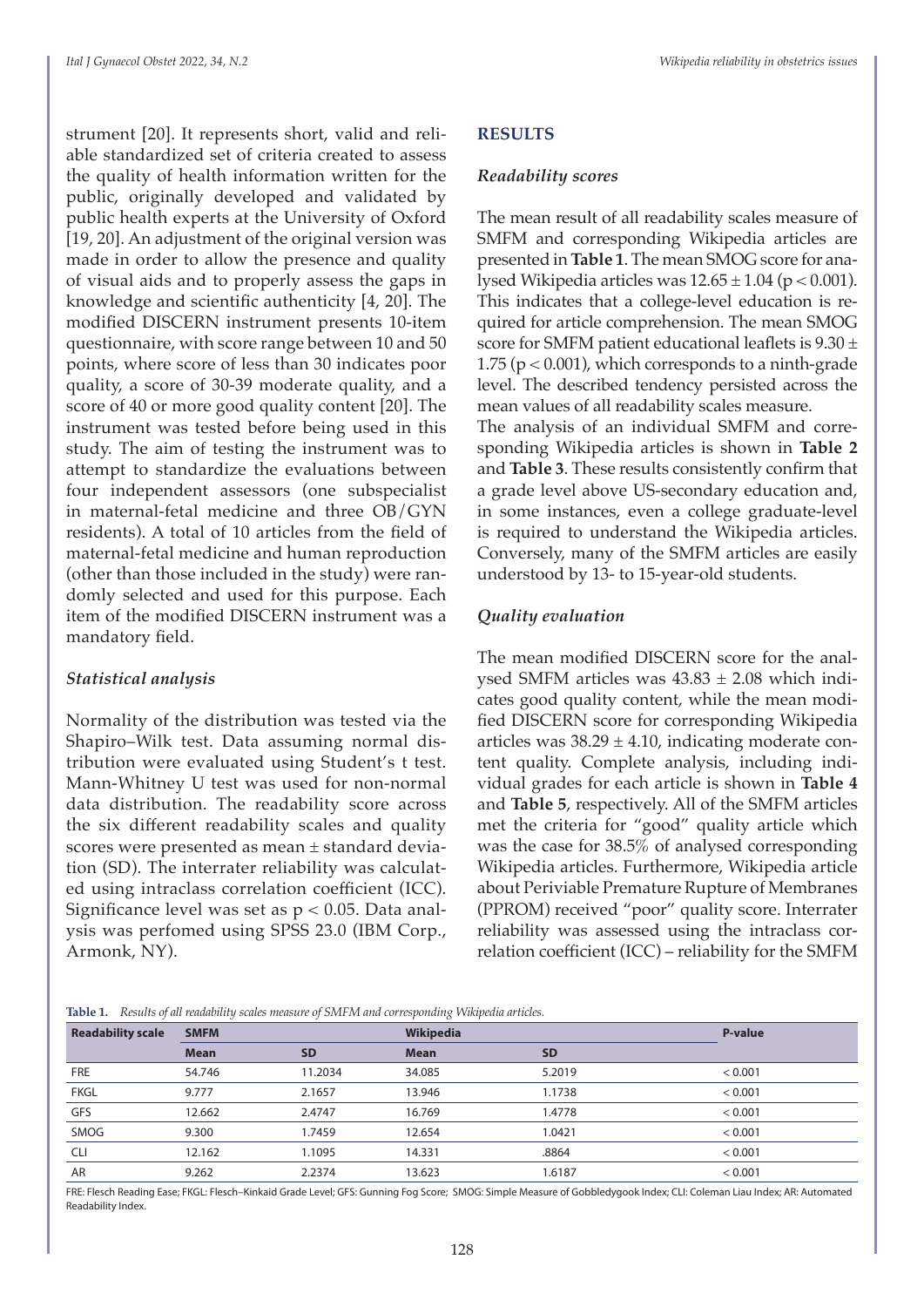#### **Table 2.** *Readability analysis of selected SMFM articles.*

| <b>Topic - SMFM</b>                       |      |             |      |             |      |           |       |
|-------------------------------------------|------|-------------|------|-------------|------|-----------|-------|
|                                           | FRE  | <b>FKGL</b> | GFS  | <b>SMOG</b> | J    | <b>AR</b> | š     |
| <b>Cesarean Scar Pregnancy</b>            | 51.7 | 9.8         | 14.0 | 10.1        | 12.9 | 9.0       | 20.07 |
| Cytomegalovirus                           | 55.9 | 9.4         | 12.7 | 9.4         | 11.5 | 8.3       | 16.50 |
| Delayed Cord Clamping                     | 58.8 | 9.2         | 10.7 | 7.9         | 12.2 | 9.3       | 10.84 |
| Fetal Anemia                              | 33.5 | 13.3        | 16.1 | 11.8        | 13.9 | 11.8      | 21.73 |
| <b>Fetal Growth Restriction</b>           | 60.6 | 9.4         | 12.5 | 9.1         | 11.4 | 9.5       | 13.31 |
| Intrahepatic Cholestasis of Pregnancy     | 66.6 | 7.3         | 9.4  | 7.0         | 11.3 | 6.9       | 10.48 |
| Periviable Premature Rupture of Membranes | 36.7 | 13.1        | 16.1 | 11.9        | 13.9 | 12.3      | 21.23 |
| Preeclampsia                              | 51.1 | 11.6        | 13.8 | 10.0        | 13.2 | 12.8      | 13.47 |
| Prenatal Screening Using Cell-Free DNA    | 49.6 | 11.2        | 14.6 | 10.6        | 11.7 | 10.3      | 17.04 |
| Vasa Previa                               | 47.1 | 11.0        | 15.0 | 10.9        | 12.9 | 10.2      | 20.32 |
| Intrauterne Device (IUD)                  | 66.5 | 7.2         | 10.1 | 7.5         | 10.4 | 5.9       | 12.74 |
| The Implant                               | 67.2 | 6.9         | 9.6  | 7.2         | 11.0 | 6.0       | 12.37 |
| <b>Combined Birth Control Pills</b>       | 66.4 | 7.7         | 10.0 | 7.5         | 11.8 | 8.1       | 11.00 |
| Mean (total)                              | 54.7 | 9.8         | 12.7 | 9.3         | 12.2 | 9.3       | 15.5  |

FRE: Flesch Reading Ease; FKGL: Flesch–Kinkaid Grade Level; GFS: Gunning Fog Score; SMOG: Simple Measure of Gobbledygook Index; CLI: Coleman Liau Index; AR: Automated Readability Index.

#### **Table 3.** *Readability analysis of corresponding Wikipedia articles.*

| <b>Topic - WIKIPEDIA</b>                  |      |             |      |             |      |      |       |
|-------------------------------------------|------|-------------|------|-------------|------|------|-------|
|                                           | FRE  | <b>FKGL</b> | GFS  | <b>SMOG</b> | 긍    | Æ    | š     |
| Cesarean Scar Pregnancy                   | 28.8 | 15.5        | 19.6 | 14.5        | 14.2 | 15.2 | 25.11 |
| Cytomegalovirus                           | 32.4 | 14.6        | 17.2 | 12.9        | 15   | 15   | 21.07 |
| Delayed Cord Clamping                     | 40.5 | 13.3        | 15.7 | 11.7        | 13.4 | 13.4 | 17.81 |
| Fetal Anemia                              | 32.4 | 14.6        | 17.2 | 12.9        | 15   | 15   | 21.07 |
| <b>Fetal Growth Restriction</b>           | 30.5 | 13.8        | 16.1 | 12.6        | 15.5 | 13.2 | 24.66 |
| Intrahepatic Cholestasis of Pregnancy     | 38.1 | 14.1        | 17.1 | 12.7        | 13.5 | 14.4 | 19.42 |
| Periviable Premature Rupture of Membranes | 36.9 | 13.9        | 16.4 | 12.4        | 13.4 | 13.5 | 19.83 |
| Preeclampsia                              | 24.8 | 15.5        | 19.1 | 14.2        | 15.5 | 15   | 26.84 |
| Prenatal Screening Using Cell-Free DNA    | 33.6 | 12.9        | 16.2 | 12.1        | 14.8 | 11.8 | 25.23 |
| Vasa Previa                               | 35.3 | 12.7        | 15.9 | 11.6        | 14.7 | 11.7 | 23.16 |
| Intrauterne Device (IUD)                  | 45   | 11.3        | 13.7 | 10.6        | 12.6 | 9.9  | 19.36 |
| The Implant                               | 32.8 | 14.5        | 17   | 13.2        | 14.3 | 14.5 | 22.14 |
| <b>Combined Birth Control Pills</b>       | 32   | 14.6        | 16.8 | 13.1        | 14.4 | 14.5 | 21.85 |
| Mean (total)                              | 34.1 | 13.9        | 16.8 | 12.6        | 14.3 | 13.6 | 22.11 |

FRE: Flesch Reading Ease; FKGL: Flesch–Kinkaid Grade Level; GFS: Gunning Fog Score; SMOG: Simple Measure of Gobbledygook Index; CLI: Coleman Liau Index; AR: Automated Readability Index.

articles was fair (ICC =  $0.49$ ) and for the Wikipedia articles very good (ICC =  $0.77$ ).

#### *Comment*

### *Principal findings*

To the best of our knowledge, this is the first study to evaluate SMFM patient education leaflets available online and compared with corresponding Wikipedia articles in terms of readability and reliability. Our research suggests significant difference between readability of the SMFM and corresponding Wikipedia articles – many of the SMFM articles are easily understood while Wikipedia articles require at least  $12<sup>th</sup>$ -grade level for adequate comprehension. Among the other published readability assessment studies [4-9], this is the first study evaluating maternal-fetal medicine topics regarding high-risk pregnancy as well as birth control options. Patient leaflets for *Vaccines in Pregnancy* were not evaluated because systematization of Wikipedia articles was completely different compared to the SMFM articles, thus, adequate readability and quality comparison will be inadequate.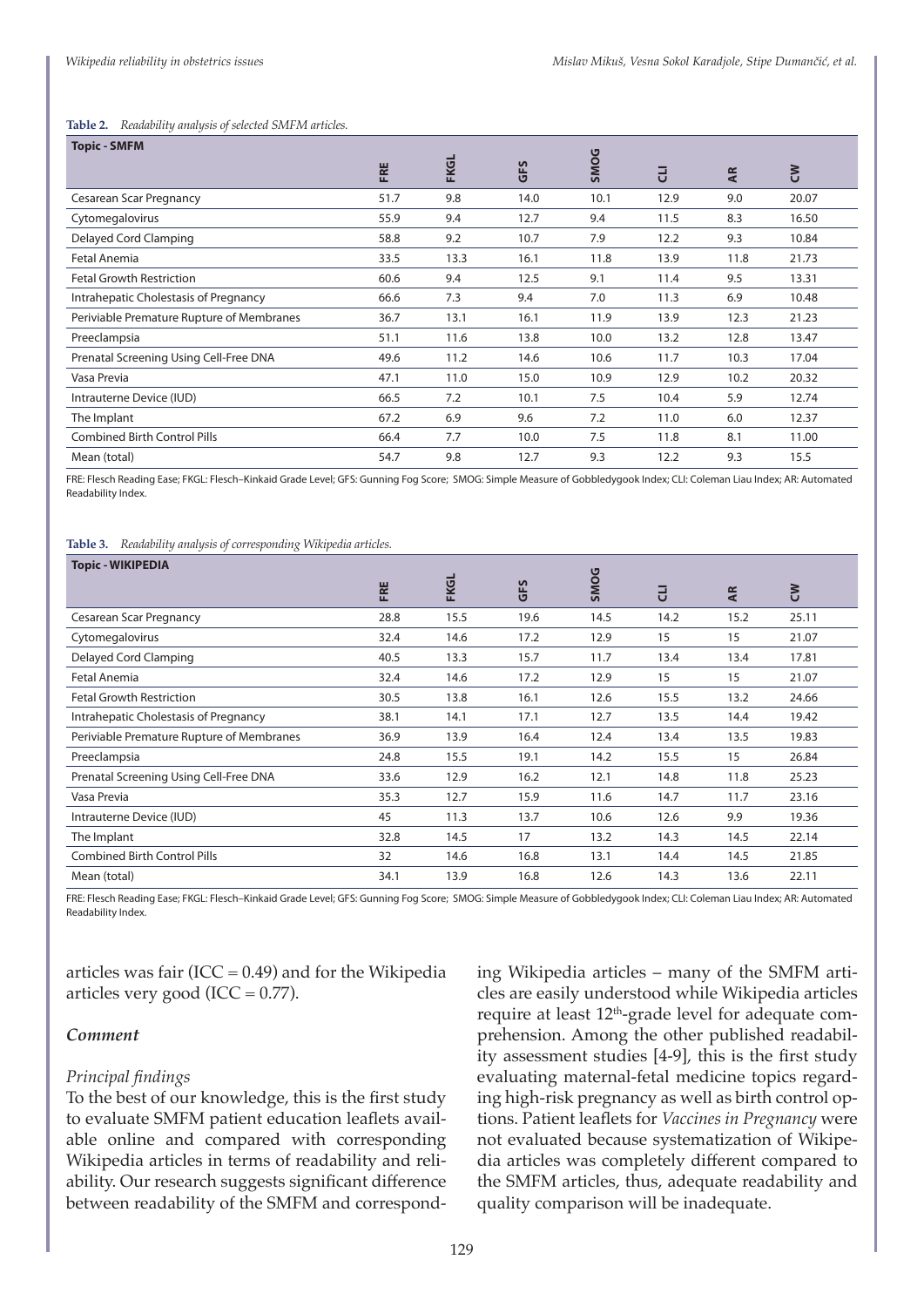#### **Table 4.** *Quality evaluation of an individual SMFM articles, including interrater reliability evaluation.*

| Evaluator | $\sim$<br><b>Evaluator</b> | $\mathsf{m}$<br>Evaluator | 4<br><b>Evaluator</b> | score<br><b>Mean</b> | ICC(CI)            |
|-----------|----------------------------|---------------------------|-----------------------|----------------------|--------------------|
| 46        | 48                         | 45                        | 46                    | 46.25 (1.08)         | $0.49(-0.11-0.82)$ |
| 45        | 44                         | 44                        | 44                    | 44.25 (0.43)         |                    |
| 42        | 43                         | 43                        | 47                    | 43.75 (1.92)         |                    |
| 42        | 45                         | 39                        | 40                    | 41.5(2.29)           |                    |
| 44        | 40                         | 44                        | 37                    | 41.25 (2.95)         |                    |
| 46        | 45                         | 46                        | 49                    | 46.5(1.5)            |                    |
| 43        | 44                         | 43                        | 45                    | 43.75 (0.83)         |                    |
| 44        | 40                         | 42                        | 43                    | 42.25 (1.48)         |                    |
| 45        | 45                         | 37                        | 37                    | 41(4)                |                    |
| 45        | 46                         | 41                        | 46                    | 44.5 (2.06)          |                    |
| 45        | 48                         | 46                        | 40                    | 44.75 (2.95)         |                    |
| 43        | 49                         | 43                        | 46                    | 45.25 (2.49)         |                    |
| 47        | 48                         | 44                        | 40                    | 44.75 (3.11)         |                    |
|           |                            |                           |                       |                      | (SD)               |

ICC: Intraclass correlation coefficient.

**Table 5.** *Quality evaluation of corresponding Wikipedia articles, including interrater reliability evaluation.*

| <b>DISCERN - WIKIPEDIA</b>                |           |                   |           |           |              |                        |
|-------------------------------------------|-----------|-------------------|-----------|-----------|--------------|------------------------|
|                                           |           |                   |           |           | (SD)         |                        |
|                                           |           | $\mathbf{\Omega}$ | $\omega$  |           | ore          |                        |
|                                           | Evaluator | Evaluator         | Evaluator | Evaluator |              | $\widehat{\mathsf{G}}$ |
|                                           |           |                   |           |           | Š            | <u>y</u>               |
| Cesarean Scar Pregnancy                   | 30        | 36                | 29        | 32        | 31.75 (3.09) | $0.772(0.44 - 0.92)$   |
| Cytomegalovirus                           | 36        | 41                | 36        | 41        | 38.50 (2.89) |                        |
| Delayed Cord Clamping                     | 37        | 40                | 35        | 32        | 36.00 (3.37) |                        |
| Fetal Anemia                              | 38        | 42                | 42        | 40        | 40.50 (1.91) |                        |
| <b>Fetal Growth Restriction</b>           | 37        | 42                | 42        | 37        | 39.50 (2.89) |                        |
| Intrahepatic Cholestasis of Pregnancy     | 40        | 47                | 45        | 37        | 42.25 (4.57) |                        |
| Periviable Premature Rupture of Membranes | 30        | 30                | 23        | 32        | 28.75 (3.95) |                        |
| Preeclampsia                              | 38        | 47                | 45        | 44        | 43.50 (3.87) |                        |
| Prenatal Screening Using Cell-Free DNA    | 34        | 42                | 33        | 35        | 36.00 (4.08) |                        |
| Vasa Previa                               | 39        | 45                | 45        | 44        | 43.25 (2.87) |                        |
| Intrauterne Device (IUD)                  | 30        | 47                | 45        | 35        | 39.25 (8.09) |                        |
| The Implant                               | 33        | 49                | 41        | 43        | 41.50 (6.61) |                        |
| <b>Combined Birth Control Pills</b>       | 35        | 44                | 32        | 37        | 37.00 (5.09) |                        |

ICC: Intraclass correlation coefficient.

The quality of each SMFM and Wikipedia article was assessed using the modified DISCERN [4-9]. According to the four independent evaluators, the vast majority of the Wikipedia articles were "moderate" quality articles, while all of the 13 analysed SMFM articles demonstrated "good" quality content. However, it is concerning that the Wikipedia article about PPROM shown "poor" quality content, as well as compromised readability.

#### **RESULTS**

The vast majority of readability scales were meticulously designed in order to correlate with educational level required for comprehension of leaflets. Considering previously publicated research on the readability of the healthcare handouts, SMOG index appeared superior to other readability scale measure for evaluating health-related information [4, 9, 19]. The main advantage of SMOG index is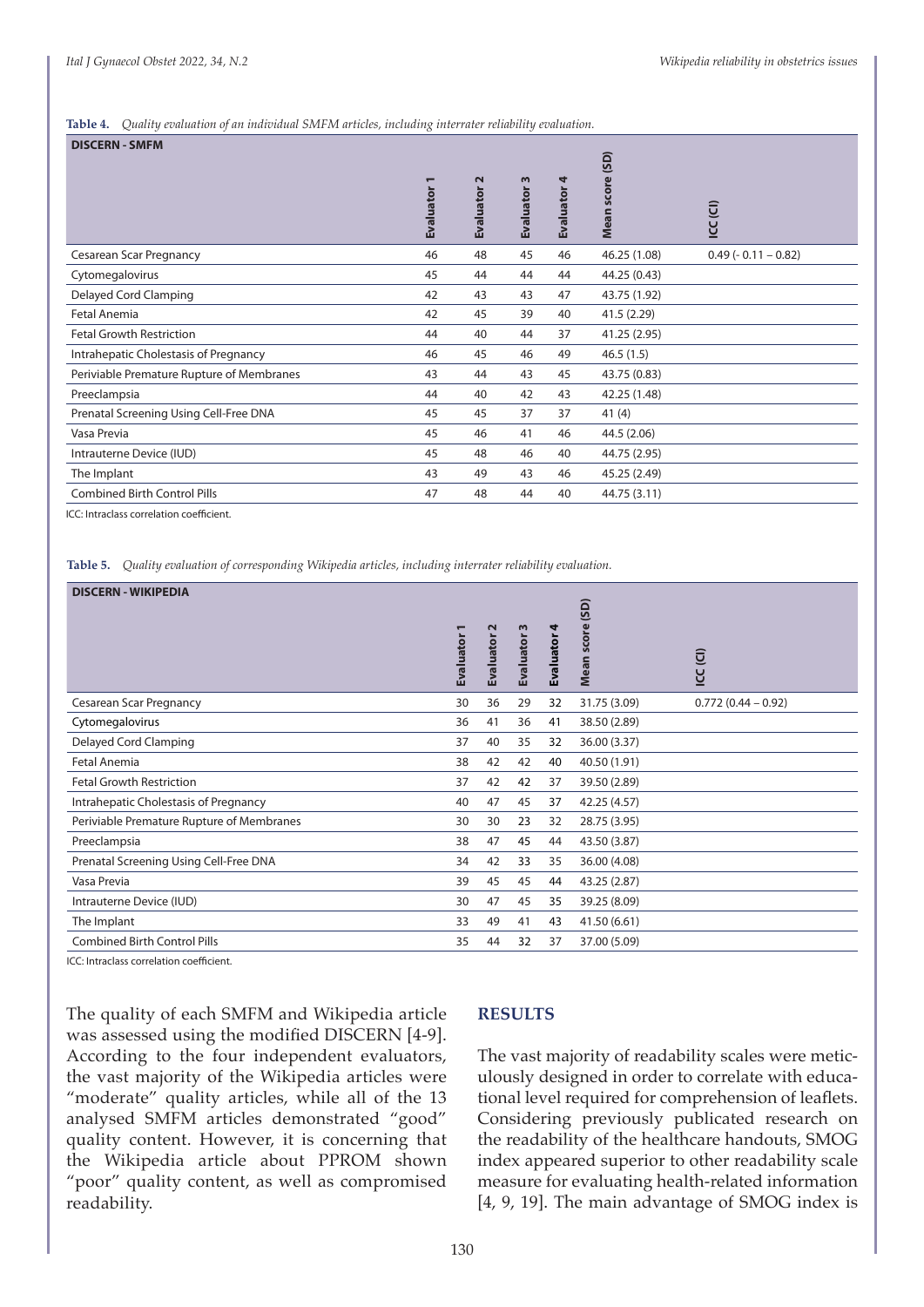its extraordinary consistency of results which was confirmed in readability assessment of online Parkinson's disease information [9]. Although the most commonly used for evaluating the readability of health-related information, the FRE score significantly underestimate reading difficulty [19]. In terms of the SMOG index and FRE score, our results revealed significant difference between Wikipedia and SMFM leaflets in US-grade level required for adequate comprehension. Our results are in line with multiple studies which have shown that online health-related information have compromised overall readability [4-7].

In addition to the readability, our intention was to determine and compare quality of content using modified DISCERN instrument. Another quality assessment strategies include frequency of updating articles estimation and assessing the references [20]. The original DISCERN instrument neglects the questions about the quality and inclusion of figures, images, and tables to support information provided [21, 22]. These differences warranted the need to modify the DISCERN instrument. Although not formally validated, it was successfully tested and used in online article examination [4-7]. The very recent study by Handler *et al*. demonstrated mainly poor and moderate quality of Wikipedia articles regarding pelvic floor disorders [4]. Similar quality concern is underlined in our research, regarding high risk pregnancy and birth control options described on Wikipedia. Another potential low-quality sources were detected among websites from health care institutions. For instance, a systematic review of online information regarding preoperative fasting, including health care institution websites, found that more than 50% included at least one recommendation that contradicted evidence-based guidelines [1]. Moreover, we have also assessed interrater reliability using ICC. In terms of Wikipedia articles, calculated ICC implies very good interrater reliability  $(ICC = 0.77)$  while the SMFM articles evaluation resulted with poor interrater reliability (ICC =  $0.49$ ). This discrepancy indicates that there is an easier agreement achieved on the lesser quality of the Wikipedia articles than in terms of superior quality of the SMFM leaflets.

# *Clinical implications*

There is general consensus that optimal information should be understandable to patients, accurate, evidence-based according to the latest guidelines and without bias. Contextual barriers, such as highly-medical language used in patient leaflets, can be immense and confusing for patients. Although provided studies have shown widespread lack of quality of Internet health-related content, there is growing evidence that readability occurs as a substantial issue resulting with complex content for most of the Internet users [1, 3, 10].

The college readability level of the Wikipedia articles we objectively measured is way above the 8th-grade mean reading level of US adults [23]. This fact establishes a concerning discrepancy between Wikipedia and the average US online page viewer seeking medical information. In terms of observed lower quality of Wikipedia articles, our findings indicate the obligation for Wikipedia text managers, contributors and clinicians making patient educational leaflets to constantly update content to reflect standard guidelines. In fact, some authors addressed importance of strong ethical obligation for every clinician to use their critical appraisal skills to help patients avoid misleading health information [24].

# *Research implications*

The analysis in this study is primarily exploratory and meant to generate hypothesis for further investigation in larger studies regarding maternal-fetal medicine and other relevant medical society recommendations. Proposals for future research include finding the most adequate algorithm for creating the most suitable patient education leaflets in order to enhance patient retention of physician counselling. Another research proposal includes comparison of broader maternal-fetal medicine topics, including not only medical societies and corresponding Wikipedia articles, but websites from health-care institutions which are detected as *weakest links* in terms of accuracy, quality and readability.

# *Strengths and limitations*

In terms of authenticity, this is the very first study evaluating both readability and reliability of Wikipedia articles regarding high-risk pregnancy and birth control options and comparing them with the patient educational leaflet series published by the SMFM. Furthermore, our readability analysis is based on the most relevant readability metric for health-related information incorporat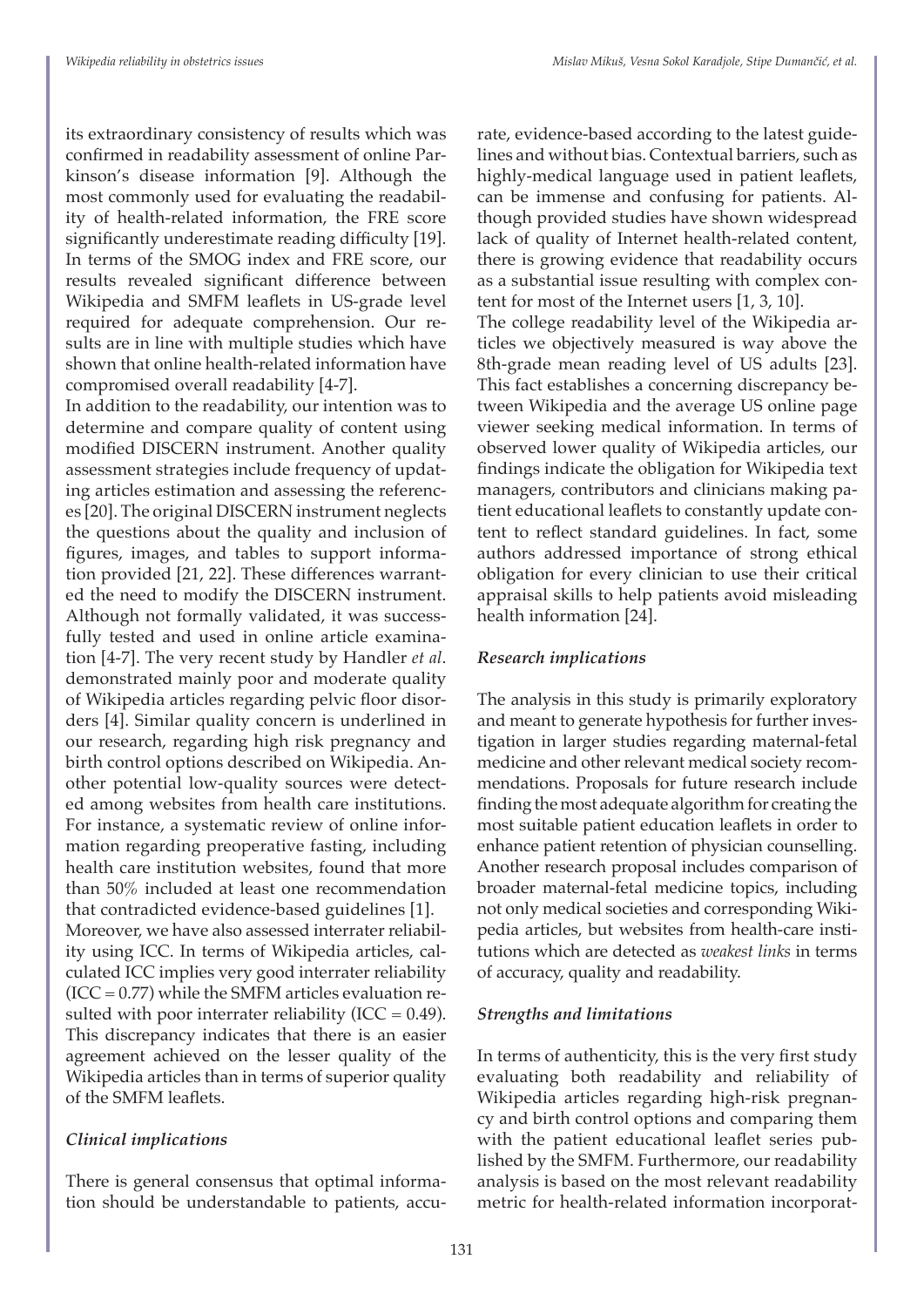ing six different objectively calculated readability scores. Regarding quality evaluation of selected articles, blind and independent quality assessors who have maternal-fetal medicine background add to the value of our research results. One of the advantages of this study is also in its methodology; before applying the modified DISCERN instrument to the selected articles, pilot study was performed.

However, the study is not free from limitations. Although piloted, modified DISCERN instrument was not formally validated prior to the research. Owing to the use of a single quality assessment tool, all potential quality indicators may be excluded from final analysis. Other limitations include analysis of only English-speaking articles which results with lack of generalization to other medical articles on Wikipedia. Due to low observed intraclass correlation coefficient in quality evaluation of the SMFM articles, adding more evaluators in future research will certainly improve interrater reliability. Moreover, often wikipedia articles are written by non-academic experts on an issue. This condition strongly decreases the article's quality and make it prone to lots of biases. However, Wikipedia tries to determine the scientific appropriateness of an article, especially when related to medicine, with disclosure statements.

# **CONCLUSIONS**

In conclusion, the findings from the present study demonstrate good quality and sufficient readability of the SMFM articles. On the other hand, Wikipedia articles exhibit moderate quality but inadequate readability for average US internet user. Considering Wikipedia's importance in creating overall public knowledge and that many patients use it as a primary medical reference, it is pivotal that it is constantly improved and updated. Our results emphasize importance of content simplification and proper readability adaptation because pregnant women will certainly seek medical information via internet in order to learn more about high-risk pregnancies and birth control strategies. Moreover, our research adds suggestion that maternal-fetal medicine experts should take care to direct patients toward appropriate medical resources.

# **COMPLIANCE WITH ETHICAL STANDARDS**

# *Authors contribution*

M.M.: Conceptualization. V.S.K., A.V., V.Z., D.K., S.D.: Data, methodology and results curation. G.B., M.M.: Writing – review & editing.

# *Funding*

None.

# *Study registration*

 $N/A$ .

# *Disclosure of interests*

The authors declare that they have no conflict of interests.

*Ethical approval*

 $N/A$ .

*Informed consent*

 $N/A$ .

# *Data sharing*

All data are provided within the document.

# **REFERENCES**

- 1. Roughead T, Sewell D, Ryerson CJ, Fisher JH, Flexman AM. Internet-Based Resources Frequently Provide Inaccurate and Out-of-Date Recommendations on Preoperative Fasting: A Systematic Review. Anesth Analg. 2016;123(6):1463-8. doi:10.1213/ANE.0000000000001590.
- 2. Azer SA. Is Wikipedia a reliable learning resource for medical students? Evaluating respiratory topics. Adv Physiol Educ. 2015;39(1):5- 14. doi:10.1152/advan.00110.2014.
- 3. Shafee T, Masukume G, Kipersztok L, Das D, Häggström M, Heilman J. Evolution of Wikipedia's medical content: past, present and future. J Epidemiol Community Health. 2017;71(11):1122-9. doi: 10.1136/jech-2016- 208601.